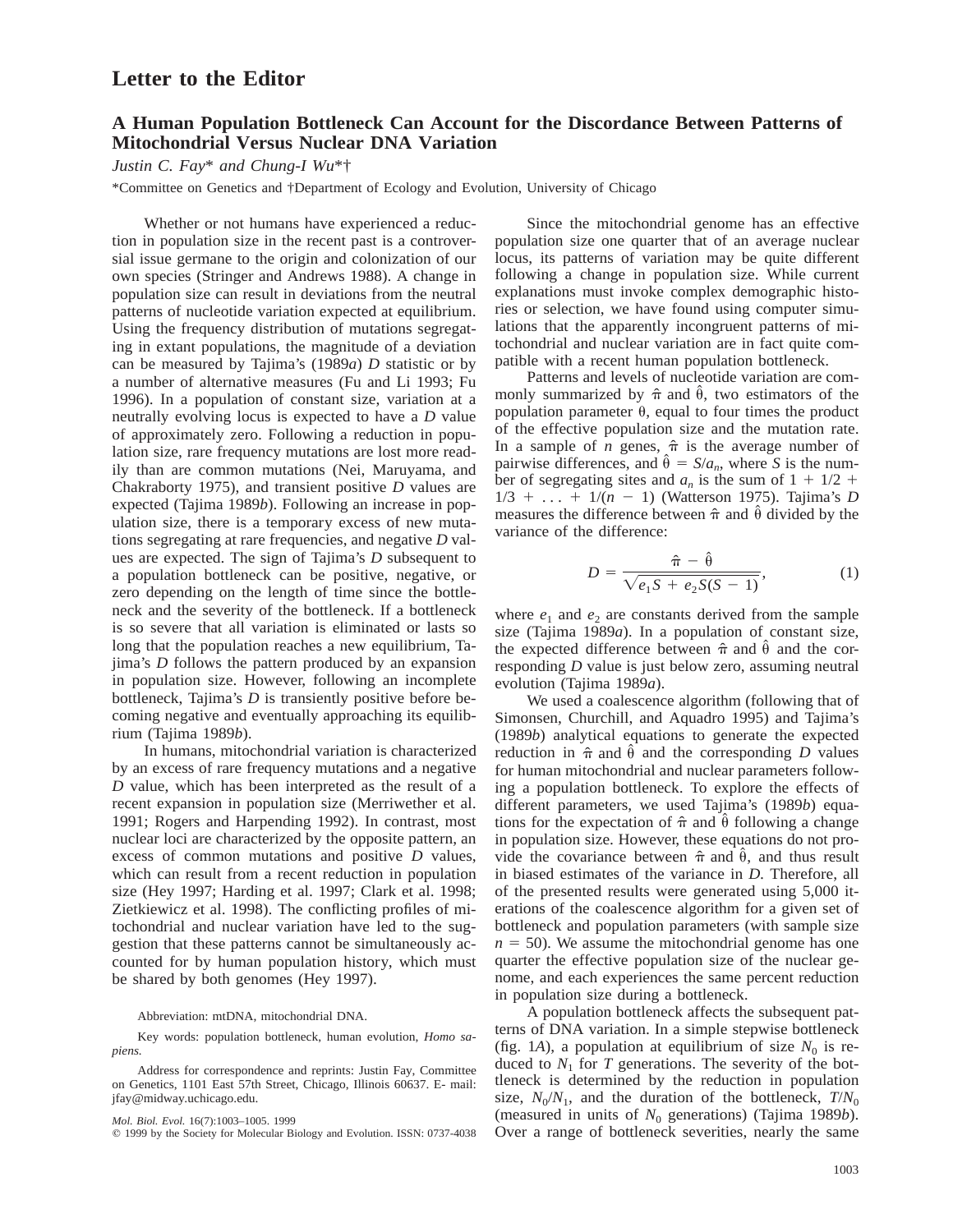

FIG. 1.—Similar *D* values result from bottlenecks (*A*) of different reductions in population size or (*B*) different bottleneck lengths. Each point is the mean of 5,000 iterations of a coalescence algorithm, where  $N_0 = 2.5 \times 10^4$  and  $\theta = 20$ , and the end of the bottleneck (dotted line) is at generation zero (see text for details).

*D* values are produced for a bottleneck that is four times as long and one quarter the  $N_0/N_1$  ratio (comparing the corresponding curves in fig. 1*A* and *B*). Hence, the severity of a bottleneck is approximately proportional to the product of  $T/N_0$  and  $N_0/N_1$ , or  $T/N_1$ , when comparing bottlenecks of intermediate severity  $(0.25 \le T/N_1 \le 4)$ .

Passing through the same bottleneck, the mitochondrial genome experiences a greater reduction in levels of variation and subsequently lower *D* values, but recovers more quickly than the nuclear genome. The difference in severity is due only to the mitochondrial genome's smaller population size, which determines the effective duration,  $T/N_0$ , of the bottleneck (note that the ratio  $N_0/N_1$  is the same for both genomes). The mutation rate, which is 10–30 times higher in mitochondrial DNA (Horai et al. 1995; Takahata and Satta 1997), does not contribute to the difference between patterns of mitochondrial and nuclear variation, since, like the sequence length or sample size, it only influences our ability to estimate the difference between  $\hat{\pi}$  and  $\hat{\theta}$ . Using reasonable parameters for a human population bottleneck, simulated  $D$  values (fig. 2) are similar to the observed mitochondrial *D* value,  $-2.13$  (Merriwether et al. 1991), and the range of *D* values obtained from three nuclear genes: b-globin, 1.06 (Harding et al. 1997); lipoprotein lipase, 0.91 (Clark et al. 1998); and dystrophin, 0.96, which is on the X chromosome (Zietkiewicz et al. 1998).



FIG. 2.—The mitochondrial (open circles) and nuclear (closed circles) *D* values during and subsequent to a population bottleneck. The reduction in population size is  $N_0/N_1 = 20$  and the duration is for 1,500 generations, as indicated by the vertical dotted line. The nuclear and mitochondrial parameter values are, respectively,  $N_0 = 3 \times 10^4$  and  $7.5 \times 10^3$ ,  $T/N_0 = 0.025$  and 0.1, and  $\theta = 30$  and 150 (mtDNA is assumed to have one quarter the population size and 20 times the mutation rate of nuclear DNA). Horizontal dotted lines indicate the observed mitochondrial *D* and the range of three nuclear *D* values (see text).

Although the observed and simulated *D* values are not statistically comparable due to sampling differences, the standard deviations of *D* calculated from the simulation were 0.87 at generation zero (equilibrium) and 1.39 and 1.05 at generation 3,000 for the nuclear and mitochondrial loci, respectively.

The difference between patterns of mitochondrial and nuclear variation following a bottleneck depends, of course, on the severity of the bottleneck. Following a severe bottleneck, both mitochondrial and nuclear *D* values tend to be more negative, and following a mild bottleneck, both tend to be closer to zero. Since numerous combinations of  $N_0$ ,  $N_1$ , and *T* exist for any given severity, a recent population bottleneck provides a simple explanation for simultaneous negative mitochondrial and positive nuclear *D* values.

In conclusion, the opposite skews in the frequency distribution of mitochondrial and nuclear variation found in extant human populations are not necessarily incompatible with a common history shared by the two genomes, contrary to previous claims (e.g., Hey 1997). An incomplete bottleneck can produce *D* values which range from positive to negative, depending on values of  $N_0$ ,  $N_1$ , and *T* that are not unrealistic by our current understanding of human history. In contrast, a population expansion is expected to produce negative *D* values for both mitochondrial and nuclear loci. Selection could certainly increase or decrease any *D* value, but a specific model of selection would be needed to explain not only the contrast between the mitochondrial and nuclear genomes, but also the generally positive *D* values of the several nuclear genes extensively studied so far (Harding et al. 1997; Clark et al. 1998; Zietkiewicz et al. 1998).

Genome-wide studies are particularly useful for inferring a population's history since any observed pattern cannot be explained by locus-specific effects. In a study of 60 microsatellite loci, patterns of variation were also